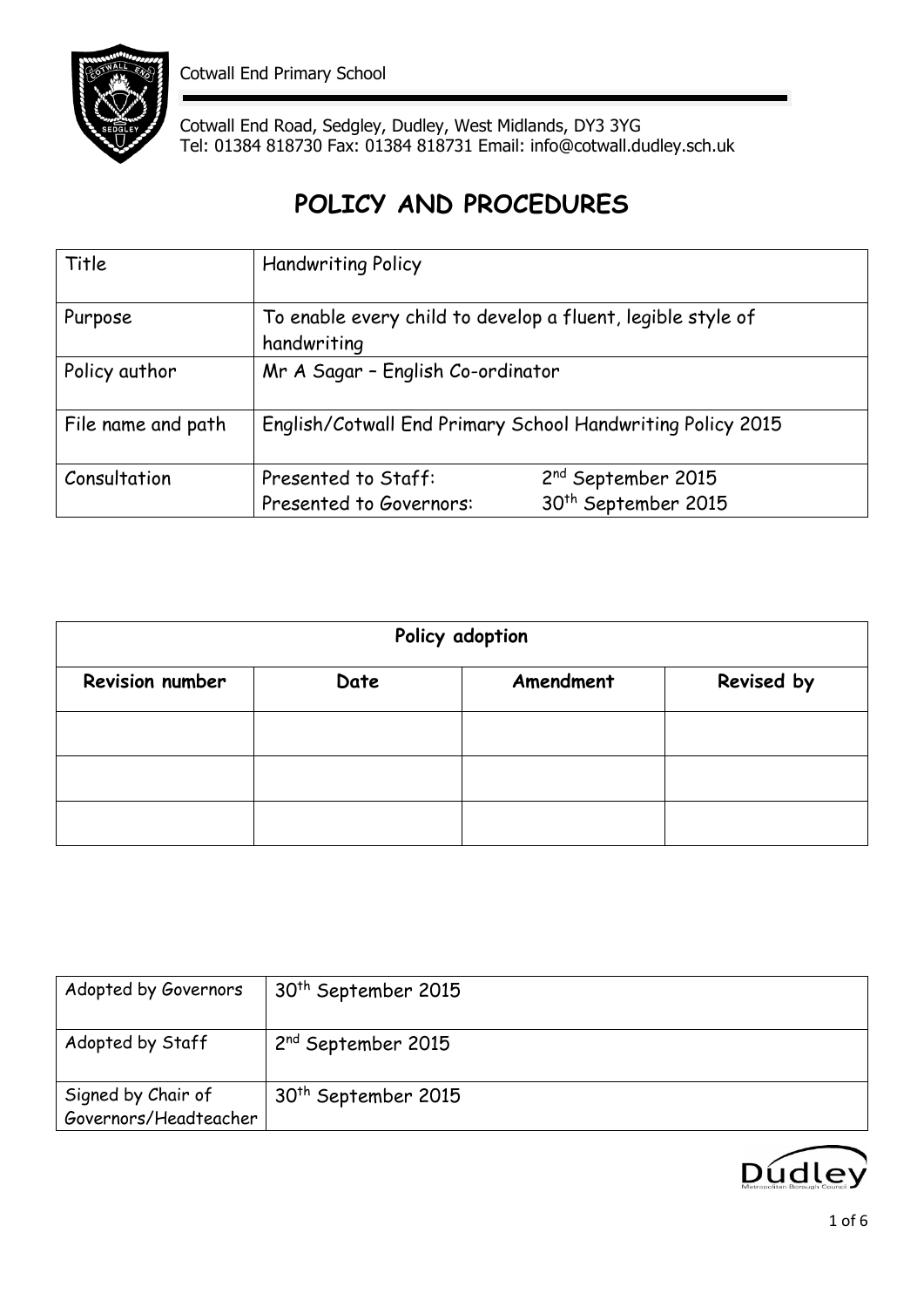## **Handwriting Policy**

Handwriting is a movement skill and one which is best taught directly by demonstration, explanation and practice. It is the aim of the school that every child should be enabled to develop a fluent, legible style of handwriting. Capital and lower case letters should be used appropriately and the letter size should be consistent. We will provide opportunities for children to develop, practise and perfect skills and provide targeted support to any child experiencing difficulty.

At Cotwall End Primary School we have adopted the **cursive writing** approach to teaching handwriting. This is to be used as soon as the children are secure in the **correct basic formation of each letter**. Cursive letters are formed by each letter starting from the same point on the line and forming words without taking the pen off the paper.

### **Benefits of Cursive Writing:**

- 1) Letters are produced in a flowing movement, which helps the development of a physical memory of how each letter is written.
- 2) Letters all start in the same place and flow from left to right, which reduces the likelihood of reversal mix-ups such as b/d and p/q.
- 3) Because of the smooth flow, writing soon becomes quicker and easier.
- 4) There is no messy transition stage when children move from print to a joined style.
- 5) A cursive style of handwriting is recommended by the British Dyslexia Association.

## **Scheme of Work**

The scheme of work which is used to introduce children to joined writing is based on the handwriting objectives of the National Literacy Strategy and Developing Early Writing. We believe that the best way to teach handwriting is not through the use of worksheets but through the effective and consistent modelling by a member of staff of letter formation and joins. All classrooms are expected to display examples of the cursive script and members of staff are expected to model cursive handwriting whenever their writing is to be seen by a child (on whiteboards, marking etc.).

### **How Handwriting is taught at Cotwall End Primary - Foundation Stage and Key Stage 1**

When children first enter Foundation Stage they are encouraged to mark make in as many ways as possible. As soon as children are beginning to write recognisable letters (for example, in their name) they should be introduced to the correct letter formation and encouraged to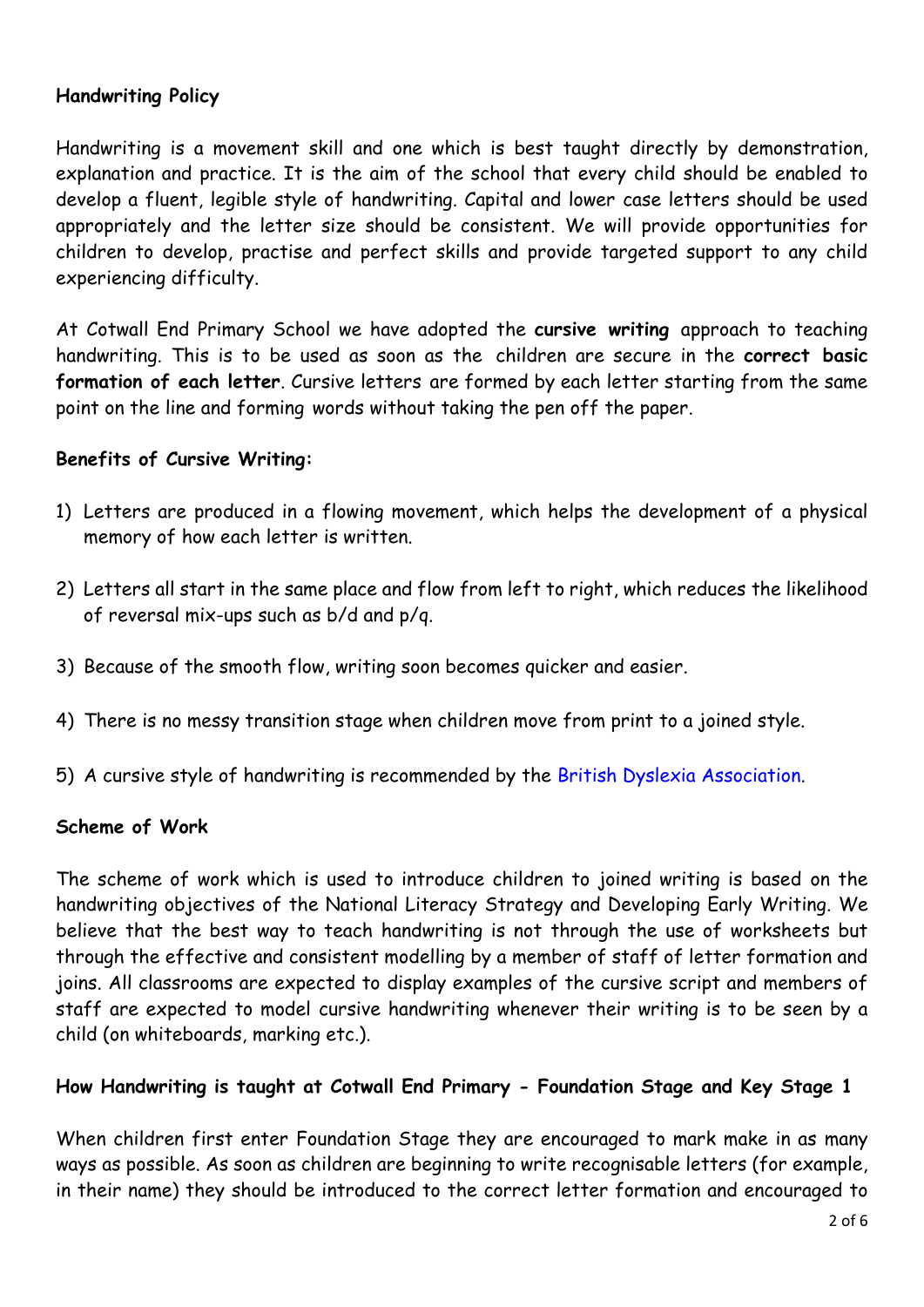use this all the time. Habits in incorrect formation made at this stage can be difficult to rectify later on.

Children will be encouraged to use the correct sequence of movements beginning with large movements (eg whole arm movements in PE) in as many different ways as possible – in sand, in paint, water etc. This development of gross and fine motor skills may need to be continued right until the end of Key Stage 1 or further.

In Foundation Stage children will be taught to write letters using the correct sequence of movements in the four main groups – Curly Caterpillar letters (c, o, a,d, g and q), Long Ladder letters (l t, b, k, h), One Armed Robot letters (r, n, m, i, j,u w and p), and the Zig Zag monster letters (z and v). The letters which do not naturally fall into the above groups are taught separately (e, f s x). Once children are completely secure in the correct formation of these letters they may be introduced to the lead-in line (children call this the "swoosh"). This may happen later on in Y1. Once children are secure at this stage they will be able to move on to joining letters. It is expected that most children should be able to do this by the beginning of Year 3.

At this early stage of developing handwriting, it should be taught in very small groups so that supporting adults may ensure that correct formation is being used and incorrect habits not developed.

Handwriting sessions should be planned in to English lessons, with further opportunities to practise whenever possible. Incorrect letter formation should be corrected whenever a child is working with an adult, even if this is not the focus of the session.

In Year 1, a minimum of one 1 hour lesson should be taught each week, whereas in Year 2, a minimum of two 30 minute sessions should be included in their English planning.

# **Lower Key Stage 2:**

Three discrete handwriting sessions are taught each week. These should be 20 minutes in duration. They can be linked to the week's phonics and spelling focuses. Children who struggle with this will receive intervention in small groups (including developing fine motor skills) as necessary, or individually with the KS2 Learning Mentor. Handwriting should then be monitored, with children being encouraged to use neat, correctly joined writing in order to achieve their "pen licence". As in other areas of the school incorrect formations or joins will be addressed by adults whenever they are seen.

## **Upper Key Stage 2:**

As in all other phases, a minimum of 1 hour should be used to teach handwriting discretely, however due to the age of the children it is recommended that  $4 \times 15$  minute sessions should be taught.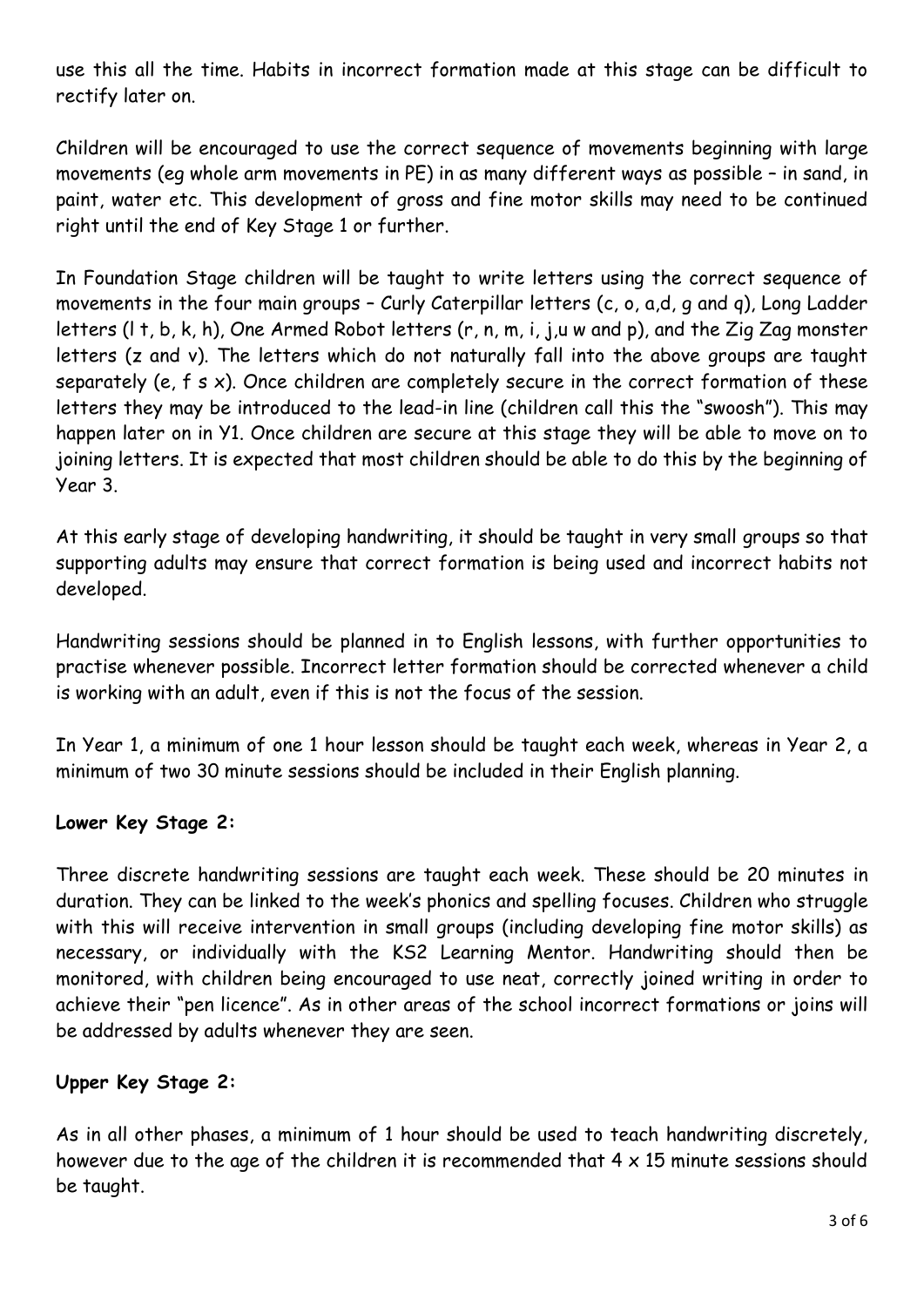## **End of Year Expectations**

It is expected that by the end of the academic year, the average child will have achieved the following targets:

Foundation Stage: I can write most letters using the correct sequence of movements.

Year 1: I can form lower case letters in a way which will be easy to join later.

Year 2: I can use handwriting joins with confidence in independent writing.

Year 3: I can write legibly in joined writing, maintaining consistency in size and spacing.

Year 4: I can use fluent joined handwriting for all writing, except where other special forms are required.

Year 5: I can adapt my handwriting for specific purposes, for example printing and the use of italics.

Year 6: I can use different styles of handwriting for different purposes, developing a consistent and personal legible style.

### **Celebrating Handwriting**

We aim to encourage and value good practice whenever possible and celebrate good examples of children's handwriting:

In **Foundation Stage and Key Stage 1** examples of good handwriting are rewarded with special certificates and displayed to show "what a good one looks like".

In **Key Stage 2** examples of good handwriting are displayed in classrooms. Each piece of work can be then kept in a book which is accessible to all children. Children also have the opportunity to achieve a 'pen licence' which enables them to use a pen to undertake their written work.

### **Handwriting Scheme** - FS/KS1

1. Teach all lower case letters individually in these families or groups (using "mantra" from FS). Once the basic letter shape itself is formed correctly using the correct direction, shape, relative size and relative position (e.g. on the line, beneath it etc.) a "swoosh" (a lead in line) can be taught. The capital letter can be taught alongside each lower case letter. Letters can be taught separately, however digraphs and trigraphs should always be modelled and demonstrated as joined (e.g. sh, th, ch etc.) so that children are aware that these letters are working together to make the sound. As much as possible handwriting